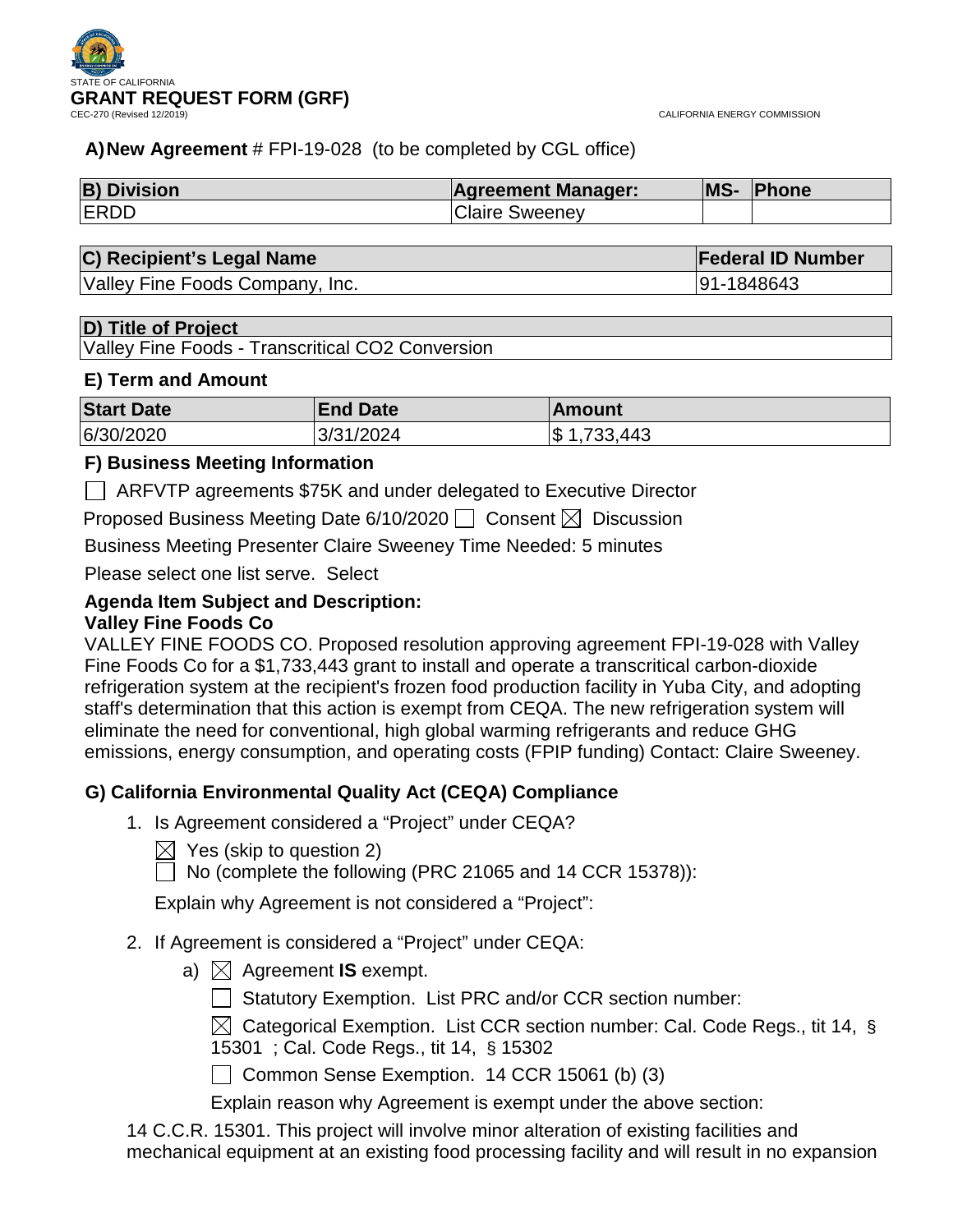

CALIFORNIA ENERGY COMMISSION

of the existing use. The advanced refrigeration system consists of compressors, condensers, evaporators, chillers, storage tanks, heat exchangers, piping and fittings, insulation, and associated control systems. Installing the new refrigeration system will include new concrete pads for the CO2 racks and new piping for the new CO2 refrigeration system. For these reasons, the project will not have a significant effect on the environment and falls under the categorical exemption listed in 14 C.C.R. 15301.

14 C.C.R. 15302. This project involves the replacement of existing mechanical equipment at an existing food processing facility in Yuba City, CA. This project will replace existing inefficient equipment at an existing food processing facility to reduce energy consumption and greenhouse gas emissions. The equipment to be replaced includes compressors, condensers, evaporators, chillers, storage tanks, heat exchangers, piping and fittings, insulation, and associated control systems at the Recipient's food processing facility. The new equipment will be located on the same site as the equipment replaced and have substantially the same purpose and capacity as the equipment replaced. For these reasons, the project falls under categorical exemption listed in 14 C.C.R. 15302.

Each exemption is an independent basis for finding the project is exempt.

- b) Agreement **IS NOT** exempt. (consult with the legal office to determine next steps)
	- Check all that apply
	- $\Box$  Initial Study
	- $\Box$  Negative Declaration
	- **Mitigated Negative Declaration**
	- $\Box$  Environmental Impact Report
	- $\Box$  Statement of Overriding Considerations

# **H) List all subcontractors (major and minor) and equipment vendors:** (attach additional sheets as necessary)

| Name:<br>Legal Company<br>ี่⊨∾ฺฯ | نہ یہ ا |  |
|----------------------------------|---------|--|
|                                  |         |  |

# **I) List all key partners: (attach additional sheets as necessary)**

| <b>II Company Name:</b> |  |
|-------------------------|--|
|                         |  |

# **J) Budget Information**

| <b>Funding Source</b> | <b>Funding Year of</b><br>Appropriation | <b>Budget List</b><br><b>Number</b> | Amount      |
|-----------------------|-----------------------------------------|-------------------------------------|-------------|
| <b>GGRF</b>           | $18-19$                                 | 301.002AB                           | \$1,733,443 |
|                       |                                         |                                     |             |

R&D Program Area: EERO: FPIP TOTAL: \$1,733,443 Explanation for "Other" selection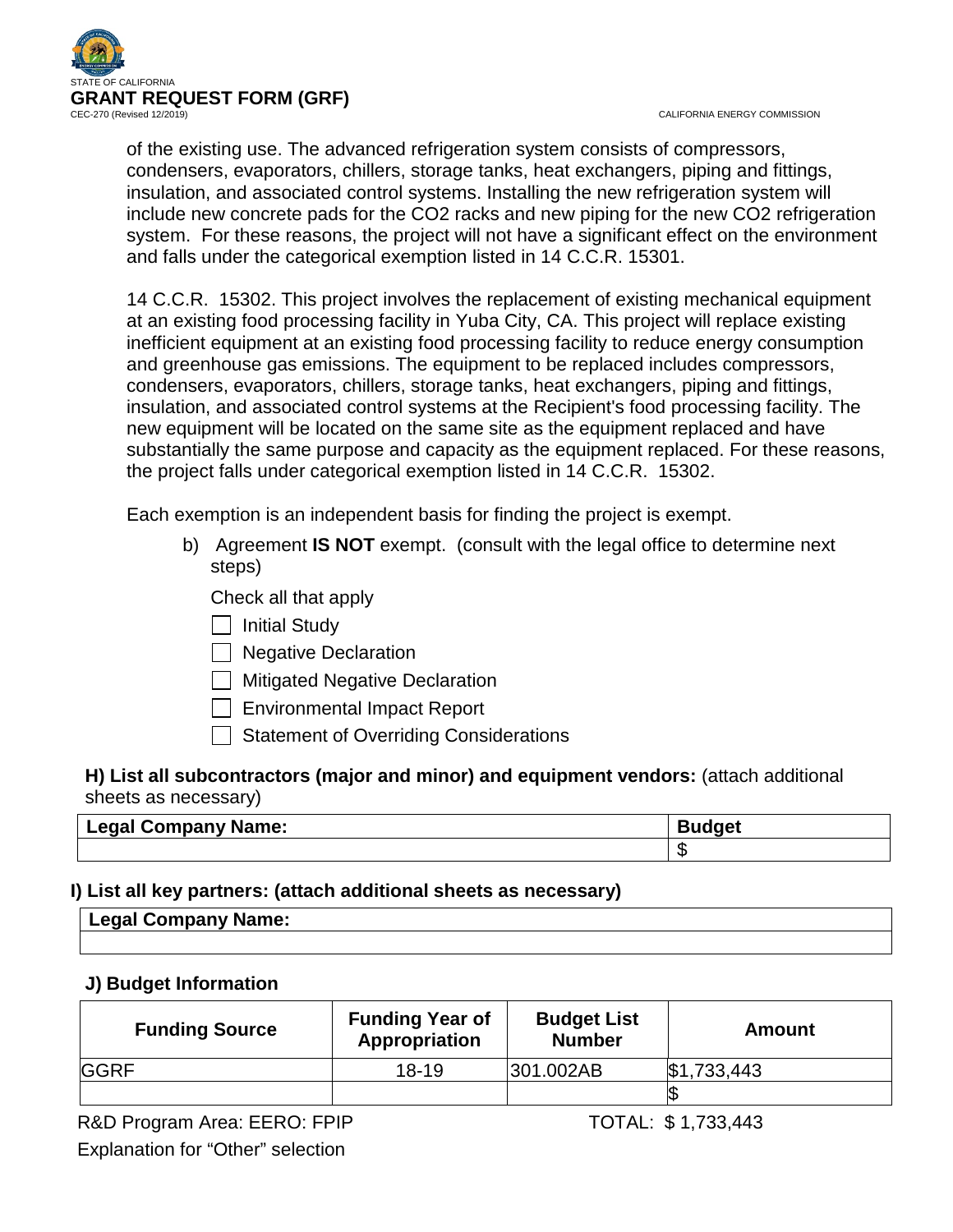**TE OF CALIFORNIA** GRANT REQUEST FORM (GRF)<br>CEC-270 (Revised 12/2019)

CALIFORNIA ENERGY COMMISSION

Reimbursement Contract #: Federal Agreement #:

# **K) Recipient's Contact Information**

**1. Recipient's Administrator/Officer**

Name: Bryan Cullen Address: 3909 Park Rd City, State, Zip: Benicia, CA 94510 Phone: 707 400-1413 E-Mail: bcullen@valleyfine.com

# **2. Recipient's Project Manager**

Name: Chris Asby Address: 300 Epley Dr City, State, Zip: Yuba City, CA 95991-7221 Phone: 530 -674 - 6311 E-Mail: casby@valleyfine.com

# **L) Selection Process Used**

- $\boxtimes$  Competitive Solicitation Solicitation #: GFO-19-901p2
- $\Box$  First Come First Served Solicitation Solicitation #:

**\_\_\_\_\_\_\_\_\_\_\_\_\_\_\_\_\_\_\_\_\_\_\_\_\_\_\_ \_\_\_\_\_\_\_\_\_\_\_\_\_\_**

# **M) The following items should be attached to this GRF**

- 1. Exhibit A, Scope of Work  $\boxtimes$  Attached
- 2. Exhibit B, Budget Detail  $\boxtimes$  Attached
- 3. CEC 105, Questionnaire for Identifying Conflicts  $\boxtimes$  Attached
- 4. Recipient Resolution  $\boxtimes$  N/A  $\Box$  Attached
- 5. CEQA Documentation  $\Box$  N/A  $\boxtimes$  Attached
- 
- 
- 
- 
- 
- 

**Agreement Manager Date** 

**\_\_\_\_\_\_\_\_\_\_\_\_\_\_\_\_\_\_\_\_\_\_\_\_\_\_\_ \_\_\_\_\_\_\_\_\_\_\_\_\_\_ Office Manager Date** 

**\_\_\_\_\_\_\_\_\_\_\_\_\_\_\_\_\_\_\_\_\_\_\_\_\_\_\_ \_\_\_\_\_\_\_\_\_\_\_\_\_\_ Deputy Director Date**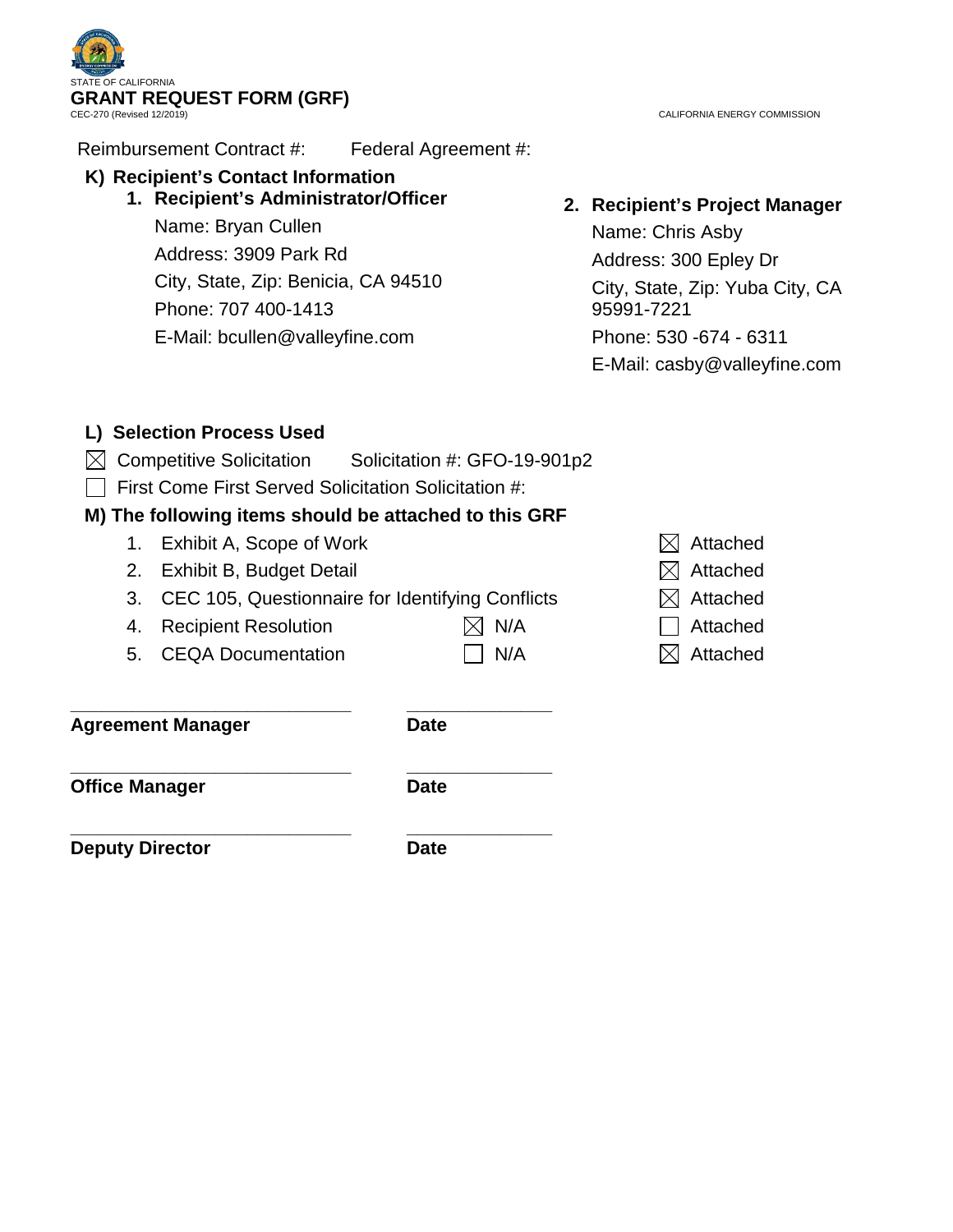## **I. TASK ACRONYM/TERM LISTS**

#### **A. Task List**

| Task # | $\mathsf{CPR}^1$ | <b>Task Name</b>                           |
|--------|------------------|--------------------------------------------|
|        |                  | <b>General Project Tasks</b>               |
|        |                  | Site Preparation and Equipment Procurement |
|        |                  | <b>Equipment Installation</b>              |
|        |                  | Measurement and Verification               |
|        |                  | Technology/Knowledge Transfer Activities   |

### **B. Acronym/Term List**

| <b>Acronym/Term</b> | <b>Meaning</b>                      |
|---------------------|-------------------------------------|
| <b>CAM</b>          | <b>Commission Agreement Manager</b> |
| CAO                 | <b>Commission Agreement Officer</b> |
| CO <sub>2</sub>     | <b>Carbon Dioxide</b>               |
| <b>CPR</b>          | <b>Critical Project Review</b>      |
| <b>GHG</b>          | <b>Greenhouse Gas</b>               |
| <b>GWP</b>          | <b>Global Warming Potential</b>     |
| M&V                 | Measurement and Verification        |
| Recipient           | Valley Fine Foods Company, Inc.     |

### **II. PURPOSE OF AGREEMENT, PROBLEM/SOLUTION STATEMENT, AND GOALS AND OBJECTIVES**

### **A. Purpose of Agreement**

The purpose of this Agreement is to fund a grant to replace existing high global warming potential (GWP) refrigeration systems that have high leakage rates in use at the Recipient's refrigerated and frozen food production facility with a low GWP transcritical carbon dixoide refrigeration system to reduce greenhouse gas (GHG) emissions, energy consumption, and operating costs.

### **B. Problem/ Solution Statement**

### **Problem**

 $\overline{a}$ 

Conventional refrigeration systems utilize refrigerants with GWP ratings that range from 1,500 to 4,000 times the potency of carbon dioxide (CO2). At the Recipient's facility, the existing spiral refrigeration systems use R-22 refrigerant (GWP of 1,810) and have high leakage rates due to their age and condition, which contribute to elevated GHG emissions. Alternative refrigerants are available with lower GWP than R-22, but they still pose long term potential to contribute to GHG emissions and are likely destined to be phased out as regulations are tightened to lower overall

<span id="page-3-0"></span><sup>1</sup> Please see subtask 1.3 in Part III of the Scope of Work (General Project Tasks) for a description of Critical Project Review (CPR) Meetings.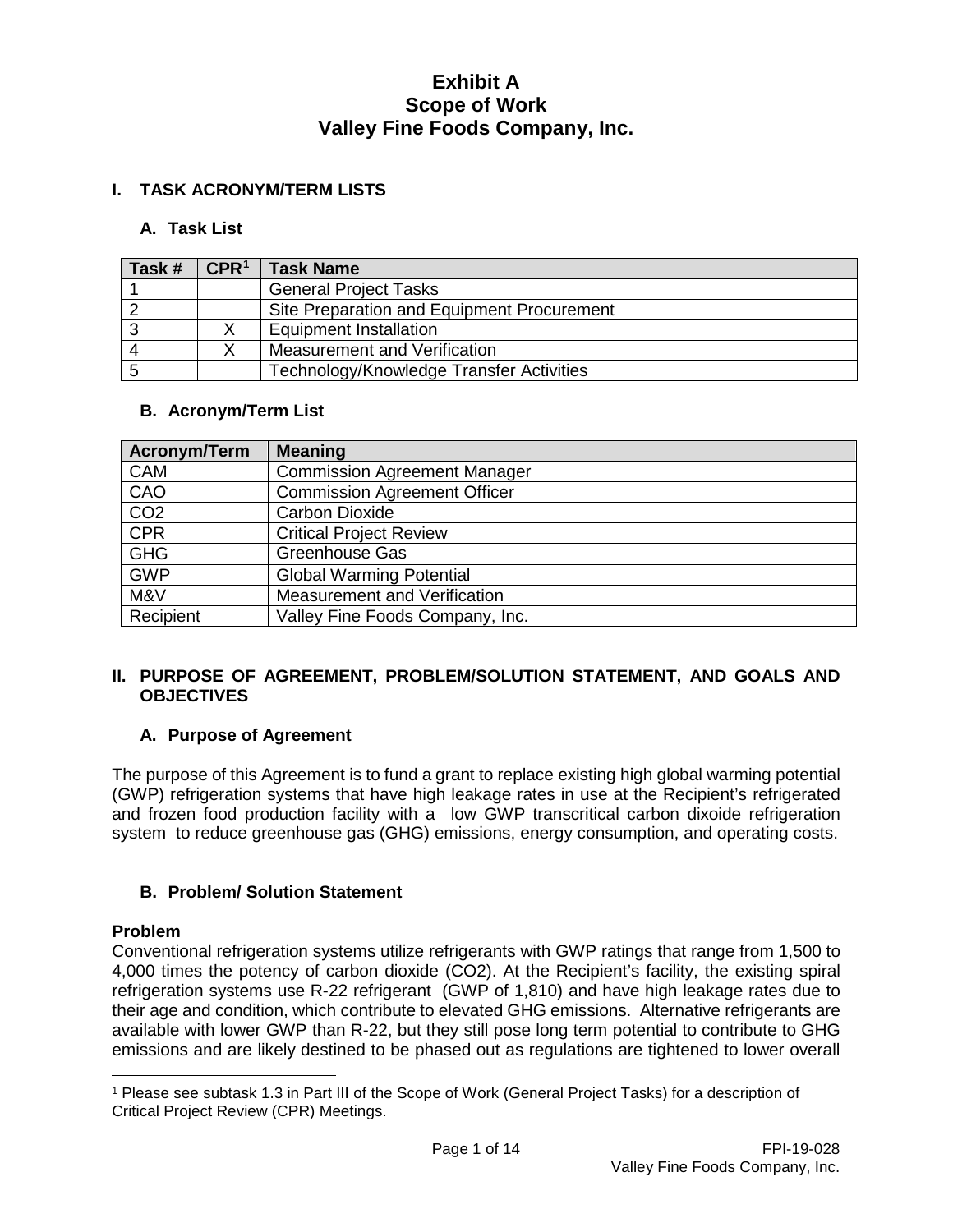GHG emissions across the country. There is a need to demonstrate low GWP refrigeration systems capable of significantly reducing GHG emissions.

#### **Solution**

The Recipient will install a low GWP transcritical CO2 refrigeration system to replace two R-22 refrigeration systems, eliminating the leak potential of the high GWP R-22 refrigerant and reducing consequent GHG emissions. The new system will enable load balancing and efficiency optimization for the dynamic loads on the spiral freezers to reduce energy consumption and operating costs. This project will provide an industry example for effective conversion from conventional refrigeration systems to advanced, high efficiency, low GWP refrigeration systems.

#### **C. Goals and Objectives of the Agreement**

#### **Agreement Goals**

The goals of this Agreement are to install a transcritical CO2 refrigeration system and eliminate R-22 refrigerant from the facility, reducing GHG emissions through heat recovery, higher refrigeration compressor efficiency, and reducing high GWP refrigerant leakage with minimal impact on facility operations.

#### **Agreement Objectives**

The objectives of this Agreement are to:

- Measure the facility's electricity consumption in order to establish a baseline for future comparisons.
- Specify and procure the necessary equipment and materials for the transcritical CO2 refrigeration system.
- Install the transcritical CO2 refrigeration system.
- Reduce annual R-22 consumption by 2,800 pounds per year.
- Reduce annual electrical energy consumption by approximately 165,000 per year.
- Reduce natural gas consumption with heat reclaim process by approximately 11,000 therms per year.
- Reduce annual facility GHG emissions by at least 30 percent, equivalent to approximately 2,300 metric tons of carbon dioxide equivalent per year.
- Reduce water consumption by approximately 330,000 gallons per year.

## **III. TASK 1 GENERAL PROJECT TASKS**

#### **PRODUCTS**

#### **Subtask 1.1 Products**

The goal of this subtask is to establish the requirements for submitting project products (e.g., reports, summaries, plans, and presentation materials). Unless otherwise specified by the Commission Agreement Manager (CAM), the Recipient must deliver products as required below by the dates listed in the **Project Schedule (Part V).** Products that require a draft version are indicated by marking **"(draft and final)"** after the product name in the "Products" section of the task/subtask. If "(draft and final)" does not appear after the product name, only a final version of the product is required. With respect to due dates within this Scope of Work, **"days"** means working days.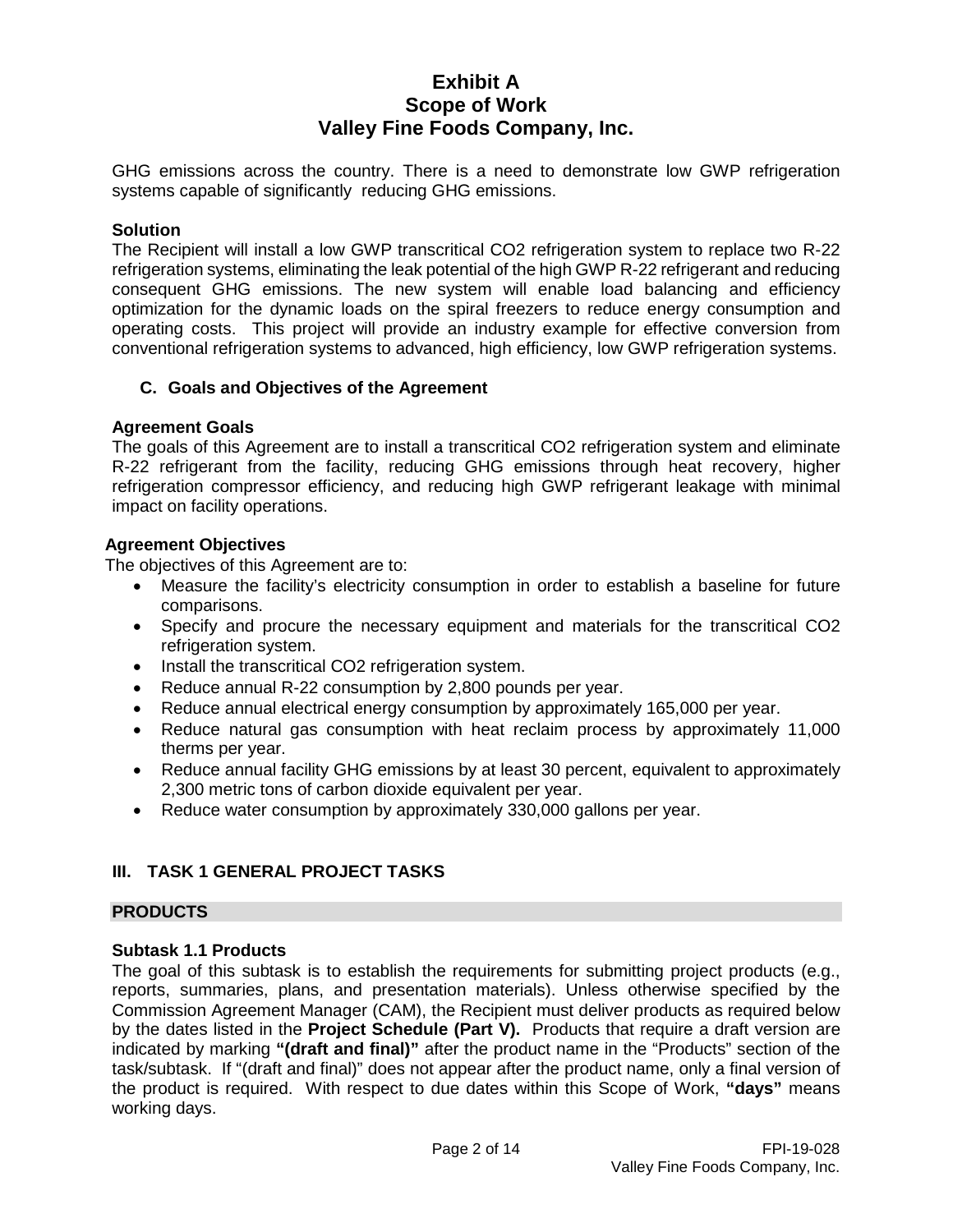#### **The Recipient shall:**

For products that require a draft version, including the Final Report Outline and Final Report

- Submit all draft products to the CAM for review and comment in accordance with the Project Schedule (Part V). The CAM will provide written comments to the Recipient on the draft product within 15 days of receipt, unless otherwise specified in the task/subtask for which the product is required.
- Consider incorporating all CAM comments into the final product. If the Recipient disagrees with any comment, provide a written response explaining why the comment was not incorporated into the final product.
- Submit the revised product and responses to comments within 10 days of notice by the CAM, unless the CAM specifies a longer time period, or approves a request for additional time.

For products that require a final version only

• Submit the product to the CAM for acceptance. The CAM may request minor revisions or explanations prior to acceptance.

For all products

• Submit all data and documents required as products in accordance with the following:

Instructions for Submitting Electronic Files and Developing Software:

#### o **Electronic File Format**

 Submit all data and documents required as products under this Agreement in an electronic file format that is fully editable and compatible with the Energy Commission's software and Microsoft (MS)-operating computing platforms, or with any other format approved by the CAM. Deliver an electronic copy of the full text of any Agreement data and documents in a format specified by the CAM, such as memory stick or CD-ROM.

The following describes the accepted formats for electronic data and documents provided to the Energy Commission as products under this Agreement, and establishes the software versions that will be required to review and approve all software products:

- Data sets will be in MS Access or MS Excel file format (version 2007 or later), or any other format approved by the CAM.
- Text documents will be in MS Word file format, version 2007 or later.
- Documents intended for public distribution will be in PDF file format.
- **The Recipient must also provide the native Microsoft file format.**
- Project management documents will be in Microsoft Project file format, version 2007 or later.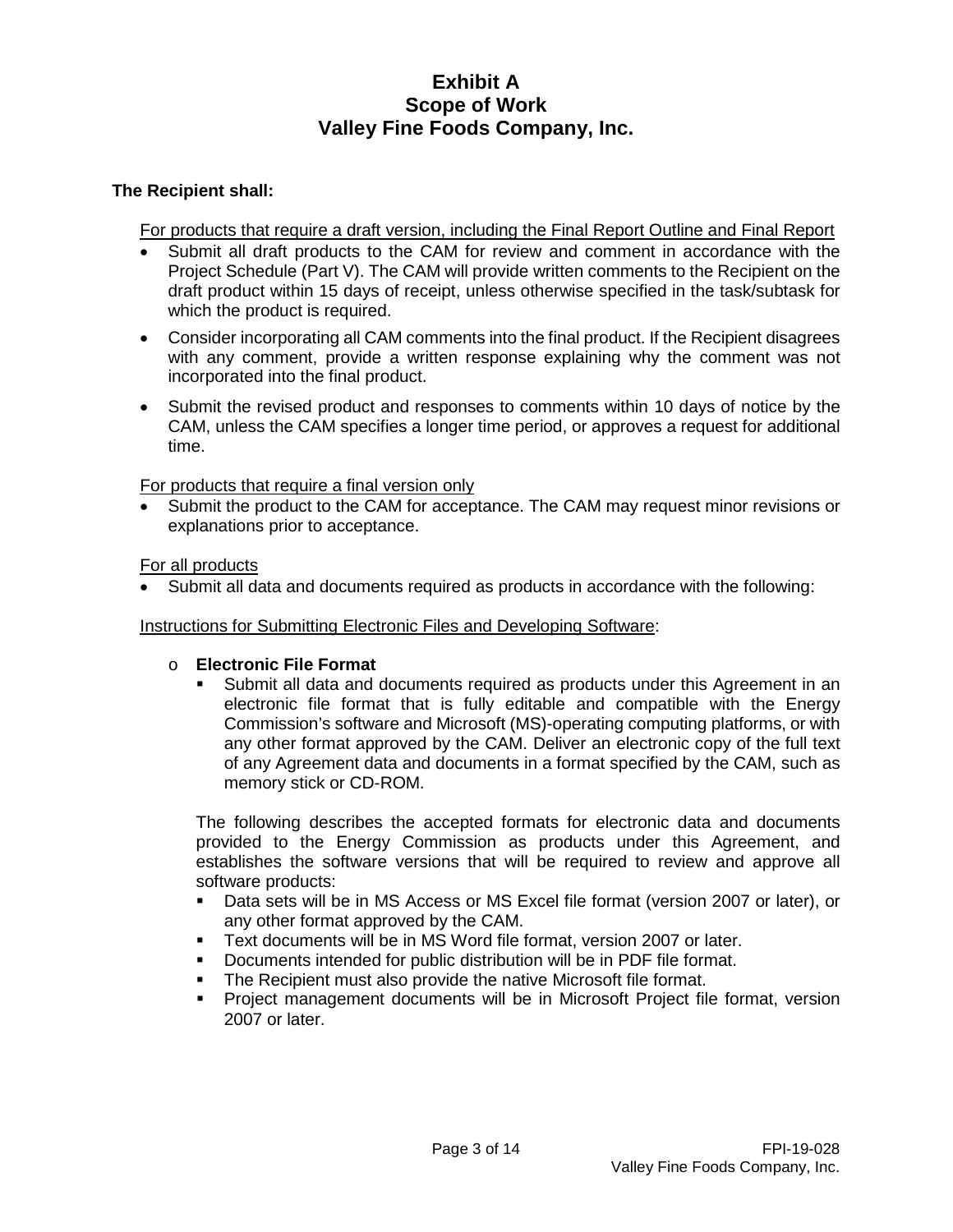#### o **Software Application Development**

Use the following standard Application Architecture components in compatible versions for any software application development required by this Agreement (e.g., databases, models, modeling tools), unless the CAM approves other software applications such as open source programs:

- Microsoft ASP.NET framework (version 3.5 and up). Recommend 4.0.
- Microsoft Internet Information Services (IIS), (version 6 and up) Recommend 7.5.
- Visual Studio.NET (version 2008 and up). Recommend 2010.
- C# Programming Language with Presentation (UI), Business Object and Data Layers.
- **SQL (Structured Query Language).**
- Microsoft SQL Server 2008, Stored Procedures. Recommend 2008 R2.
- **Microsoft SQL Reporting Services. Recommend 2008 R2.**
- **XML** (external interfaces).

Any exceptions to the Electronic File Format requirements above must be approved in writing by the CAM. The CAM will consult with the Energy Commission's Information Technology Services Branch to determine whether the exceptions are allowable.

#### *MEETINGS*

#### **Subtask 1.2 Kick-off Meeting**

The goal of this subtask is to establish the lines of communication and procedures for implementing this Agreement.

#### **The Recipient shall:**

• Attend a "Kick-off" meeting with the CAM, the Commission Agreement Officer (CAO), and any other Energy Commission staff relevant to the Agreement. The Recipient will bring its Project Manager and any other individuals designated by the CAM to this meeting. The administrative and technical aspects of the Agreement will be discussed at the meeting. Prior to the meeting, the CAM will provide an agenda to all potential meeting participants. The meeting may take place in person or by electronic conferencing (e.g., WebEx), with approval of the CAM.

The administrative portion of the meeting will include discussion of the following:

- o Terms and conditions of the Agreement;
- o Administrative products (subtask 1.1);
- o CPR meetings (subtask 1.3);
- o Match fund documentation (subtask 1.6);
- o Permit documentation (subtask 1.7);
- o Subcontracts (subtask 1.8); and
- o Any other relevant topics.

The technical portion of the meeting will include discussion of the following:

- o The CAM's expectations for accomplishing tasks described in the Scope of Work;
- o An updated Project Schedule;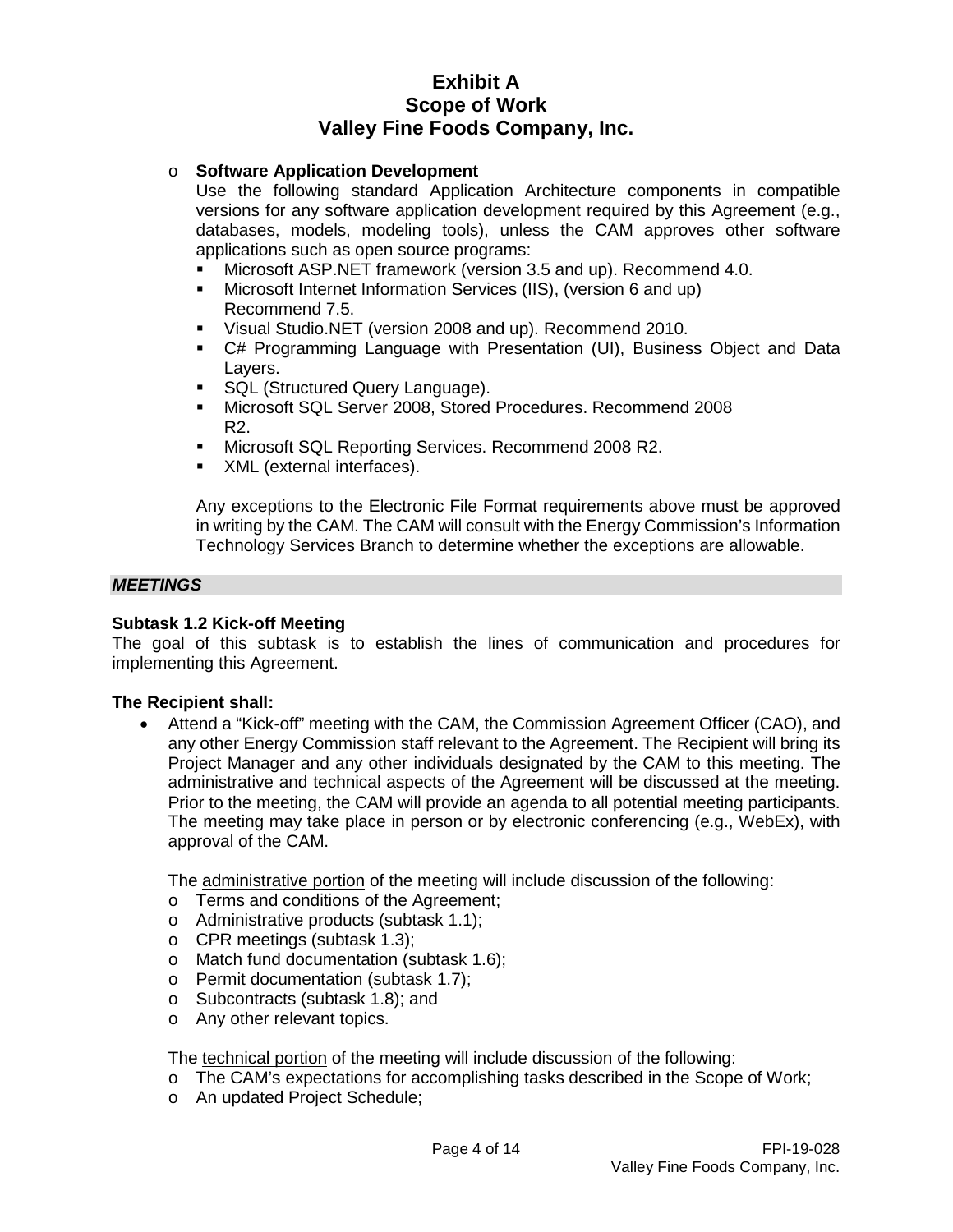- o Technical products (subtask 1.1);
- o Progress reports and invoices (subtask 1.5);
- o Final Report (subtask 1.6); and
- o Any other relevant topics.
- Provide an *Updated Project Schedule, List of Match Funds,* and *List of Permits*, as needed to reflect any changes in the documents.

#### **The CAM shall:**

- Designate the date and location of the meeting.
- Send the Recipient a *Kick-off Meeting Agenda*.

#### **Recipient Products:**

- Updated Project Schedule *(if applicable)*
- Updated List of Match Funds *(if applicable)*
- Updated List of Permits *(if applicable)*

#### **CAM Product:**

• Kick-off Meeting Agenda

#### **Subtask 1.3 Critical Project Review (CPR) Meetings**

The goal of this subtask is to determine if the project should continue to receive Energy Commission funding, and if so whether any modifications must be made to the tasks, products, schedule, or budget. CPR meetings provide the opportunity for frank discussions between the Energy Commission and the Recipient. As determined by the CAM, discussions may include project status, challenges, successes, final report preparation, and progress on technical transfer and production readiness activities (if applicable). Participants will include the CAM and the Recipient, and may include the CAO and any other individuals selected by the CAM to provide support to the Energy Commission.

CPR meetings generally take place at key, predetermined points in the Agreement, as determined by the CAM and as shown in the Task List on page 1 of this Exhibit. However, the CAM may schedule additional CPR meetings as necessary. The budget will be reallocated to cover the additional costs borne by the Recipient, but the overall Agreement amount will not increase. CPR meetings generally take place at the Energy Commission, but they may take place at another location, or may be conducted via electronic conferencing (e.g., WebEx) as determined by the CAM.

#### **The Recipient shall:**

- Prepare a *CPR Report* for each CPR meeting that: (1) discusses the progress of the Agreement toward achieving its goals and objectives; and (2) includes recommendations and conclusions regarding continued work on the project.
- Submit the CPR Report along with any other *Task Products* that correspond to the technical task for which the CPR meeting is required (i.e., if a CPR meeting is required for Task 2, submit the Task 2 products along with the CPR Report).
- Attend the CPR meeting.
- Present the CPR Report and any other required information at each CPR meeting.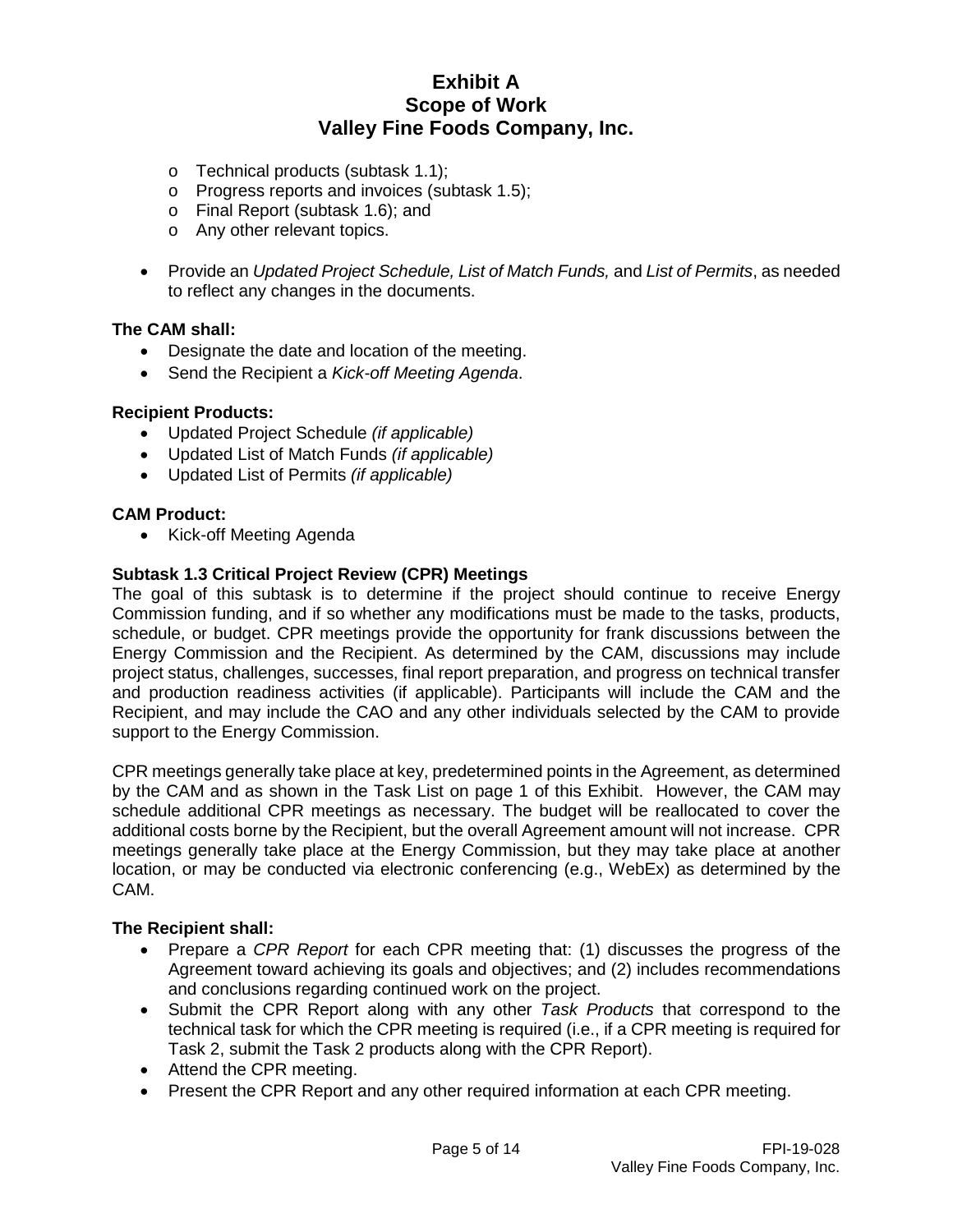### **The CAM shall:**

- Determine the location, date, and time of each CPR meeting with the Recipient's input.
- Send the Recipient a *CPR Agenda* and a *List of Expected CPR Participants* in advance of the CPR meeting. If applicable, the agenda will include a discussion of match funding and permits.
- Conduct and make a record of each CPR meeting. Provide the Recipient with a *Schedule for Providing a Progress Determination* on continuation of the project.
- Determine whether to continue the project, and if so whether modifications are needed to the tasks, schedule, products, or budget for the remainder of the Agreement. If the CAM concludes that satisfactory progress is not being made, this conclusion will be referred to the Deputy Director of the Energy Research and Development Division.
- Provide the Recipient with a *Progress Determination* on continuation of the project, in accordance with the schedule. The Progress Determination may include a requirement that the Recipient revise one or more products.

### **Recipient Products:**

- CPR Report(s)
- Task Products (draft and/or final as specified in the task)

### **CAM Products:**

- CPR Agenda
- List of Expected CPR Participants
- Schedule for Providing a Progress Determination
- Progress Determination

#### **Subtask 1.4 Final Meeting**

The goal of this subtask is to complete the closeout of this Agreement.

#### **The Recipient shall:**

• Meet with Energy Commission staff to present project findings, conclusions, and recommendations. The final meeting must be completed during the closeout of this Agreement. This meeting will be attended by the Recipient and CAM, at a minimum. The (meeting may occur in person or by electronic conferencing (e.g., WebEx), with approval of the CAM.

The technical and administrative aspects of Agreement closeout will be discussed at the meeting, which may be divided into two separate meetings at the CAM's discretion.

- o The technical portion of the meeting will involve the presentation of findings, conclusions, and recommended next steps (if any) for the Agreement. The CAM will determine the appropriate meeting participants.
- $\circ$  The administrative portion of the meeting will involve a discussion with the CAM and the CAO of the following Agreement closeout items:
	- Disposition of any state-owned equipment.
	- Need to file a Uniform Commercial Code Financing Statement (Form UCC-1) regarding the Energy Commission's interest in patented technology.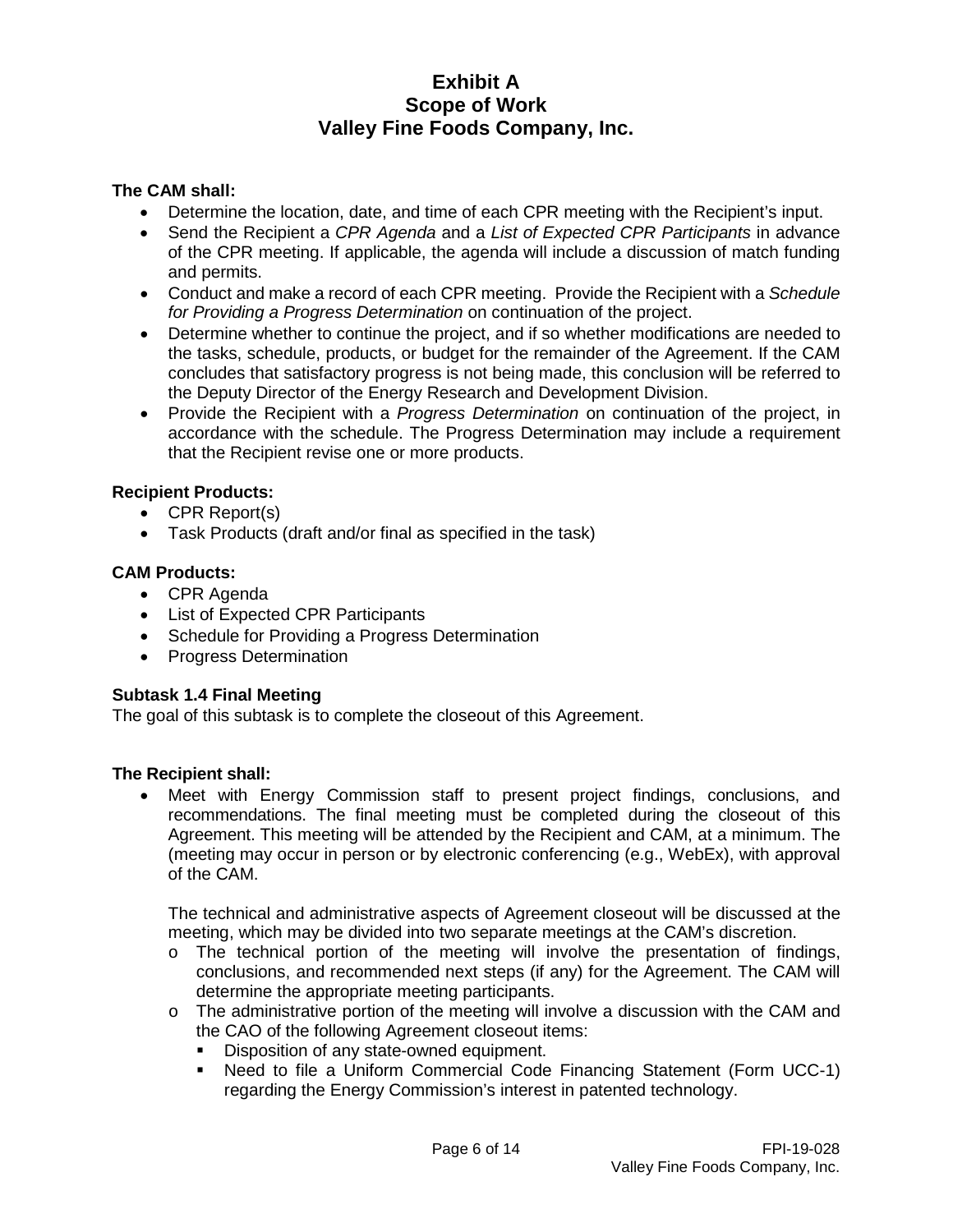- The Energy Commission's request for specific "generated" data (not already provided in Agreement products).
- Need to document the Recipient's disclosure of "subject inventions" developed under the Agreement.
- "Surviving" Agreement provisions such as repayment provisions and confidential products.
- **Final invoicing and release of retention.**
- Prepare a *Final Meeting Agreement Summary* that documents any agreement made between the Recipient and Commission staff during the meeting.
- Prepare a *Schedule for Completing Agreement Closeout Activities*.
- Provide *All Draft and Final Written Products* on a CD-ROM or USB memory stick, organized by the tasks in the Agreement.

### **Products:**

- Final Meeting Agreement Summary *(if applicable)*
- Schedule for Completing Agreement Closeout Activities
- All Draft and Final Written Products

### *REPORTS AND INVOICES*

### **Subtask 1.5 Progress Reports and Invoices**

The goals of this subtask are to: (1) periodically verify that satisfactory and continued progress is made towards achieving the project objectives of this Agreement; and (2) ensure that invoices contain all required information and are submitted in the appropriate format.

### **The Recipient shall:**

- Submit a quarterly *Progress Report* to the CAM. Each progress report must:
	- $\circ$  Summarize progress made on all Agreement activities as specified in the scope of work for the preceding month, including accomplishments, problems, milestones, products, schedule, fiscal status, and an assessment of the ability to complete the Agreement within the current budget and any anticipated cost overruns. See the Progress Report Format Attachment for the recommended specifications.
- Submit a quarterly *Invoice* that follows the instructions in the "Payment of Funds" section of the terms and conditions, including a financial report on Match Fund and in-state expenditures.

### **Products:**

- Progress Reports
- **Invoices**

### **Subtask 1.6 Final Report**

The goal of this subtask is to prepare a comprehensive Final Report that describes the original purpose, approach, results, and conclusions of the work performed under this Agreement. The CAM will review the Final Report according to the Project Schedule. When creating the Final Report, the Recipient must use the Style Manual provided by the CAM.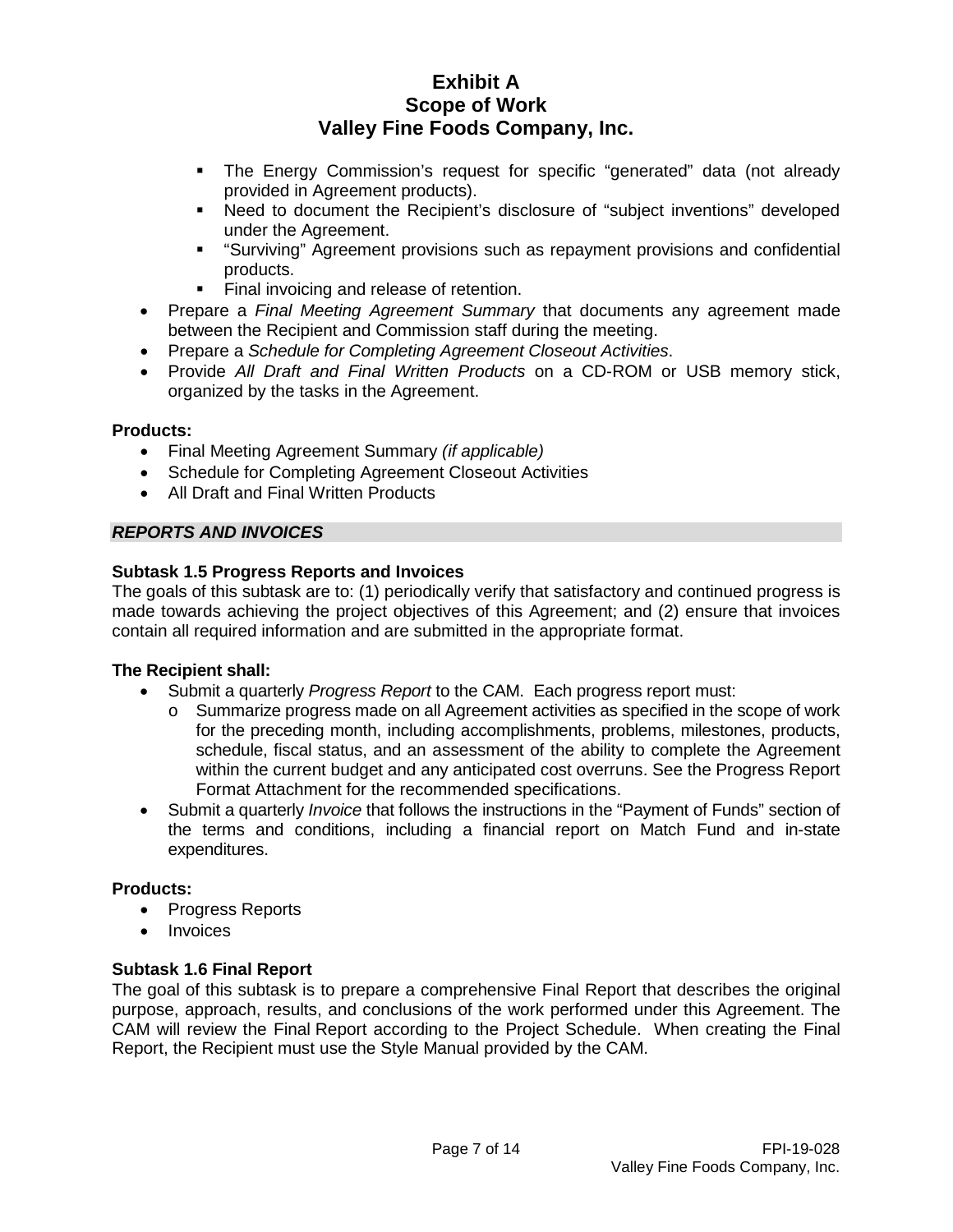## **The Recipient shall:**

- Prepare a *Final Report* for this Agreement in accordance with the Style Manual, and Final Report Template provided by the CAM with the following considerations:
	- o Ensure that the report includes the following items, in the following order:
		- **Cover page (required)**<br>Credits page on the rev
		- **Credits page on the reverse side of cover with legal disclaimer (required)**<br>**EXEC** Acknowledgements page (optional)
		- Acknowledgements page (optional)
		- Table of Contents (**required**, followed by List of Figures and List of Tables, if needed)
		- Executive summary (**required)** following the Executive Summary Template
		- Include a summary table that includes the following information, but is not limited to (**required)**:
			- $\checkmark$  Recipient name;
			- $\checkmark$  Project description;
			- $\checkmark$  Project location(s);
			- $\checkmark$  Census tract;
			- $\checkmark$  Dates: project selected and completed;
			- $\checkmark$  GGRF dollars allocated;
			- $\checkmark$  Leveraged and/or match funds;
			- $\checkmark$  Estimated/actual total project GHG emission reductions;
			- $\checkmark$  Estimated/actual energy saved (kWh, therms, or other fuels) for energy efficiency projects;
			- $\checkmark$  Estimated/actual energy generated (kWh or therm equivalents) for renewable energy projects;
			- $\checkmark$  Other benefits or results;
			- $\checkmark$  Other market sectors that can benefit from the project
			- $\checkmark$  Benefits to priority populations.
		- Appendices Include a copy of the M&V report for each demonstration site funded by the Energy Commission grant). (**required)**
	- o Follow the Style Guide format requirements for headings, figures/tables, citations, and acronyms/abbreviations.
	- o Ensure that the document omits subjective comments and opinions. However, recommendations in the conclusion of the report are allowed.
- Submit a draft of the report to the CAM for review and comment according to the project schedule. The CAM will provide written comments to the Recipient on the draft product within 15 days of receipt
- Consider incorporating all CAM comments into the Final Report. If the Recipient disagrees with any comment, provide a written response explaining why the comment was not incorporated into the final product
- Submit the revised Final Report and responses to comments within 10 days of notice by the CAM, unless the CAM specifies a longer time period or approves a request for additional time.
- Submit one bound copy of the *Final Report* to the CAM along with *Written Responses to Comments on the Draft Final Report*.

### **Products**:

- Final Report (draft and final)
- Written Responses to Comments on the Draft Final Report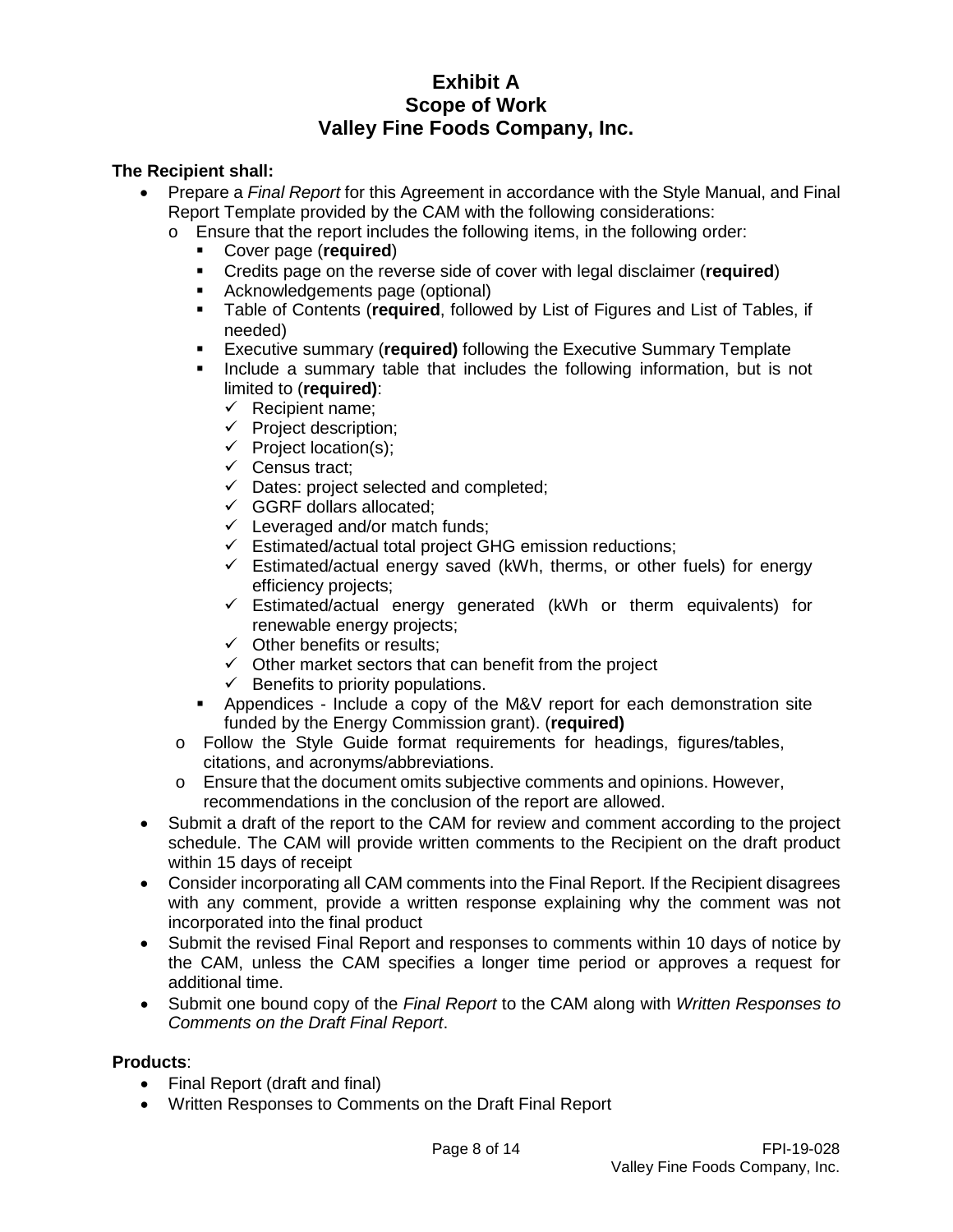### **CAM Product:**

• Written Comments on the Draft Final Report

### *MATCH FUNDS, PERMITS, AND SUBCONTRACTS*

#### **Subtask 1.7 Match Funds**

The goal of this subtask is to ensure that the Recipient obtains any match funds planned for this Agreement and applies them to the Agreement during the Agreement term.

While the costs to obtain and document match funds are not reimbursable under this Agreement, the Recipient may spend match funds for this task. The Recipient may only spend match funds during the Agreement term, either concurrently or prior to the use of Energy Commission funds. Match funds must be identified in writing, and the Recipient must obtain any associated commitments before incurring any costs for which the Recipient will request reimbursement.

### **The Recipient shall:**

• Prepare a *Match Funds Status Letter* that documents the match funds committed to this Agreement. If no match funds were part of the proposal that led to the Energy Commission awarding this Agreement and none have been identified at the time this Agreement starts, then state this in the letter.

If match funds were a part of the proposal that led to the Energy Commission awarding this Agreement, then provide in the letter:

- o A list of the match funds that identifies:
	- The amount of cash match funds, their source(s) (including a contact name, address, and telephone number), and the task(s) to which the match funds will be applied.
	- The amount of each in-kind contribution, a description of the contribution type (e.g., property, services), the documented market or book value, the source (including a contact name, address, and telephone number), and the task(s) to which the match funds will be applied. If the in-kind contribution is equipment or other tangible or real property, the Recipient must identify its owner and provide a contact name, address, telephone number, and the address where the property is located.
	- If different from the solicitation application, provide a letter of commitment from an authorized representative of each source of match funding that the funds or contributions have been secured.
- At the Kick-off meeting, discuss match funds and the impact on the project if they are significantly reduced or not obtained as committed. If applicable, match funds will be included as a line item in the progress reports and will be a topic at CPR meetings.
- Provide a *Supplemental Match Funds Notification Letter* to the CAM of receipt of additional match funds.
- Provide a *Match Funds Reduction Notification Letter* to the CAM if existing match funds are reduced during the course of the Agreement. Reduction of match funds may trigger a CPR meeting.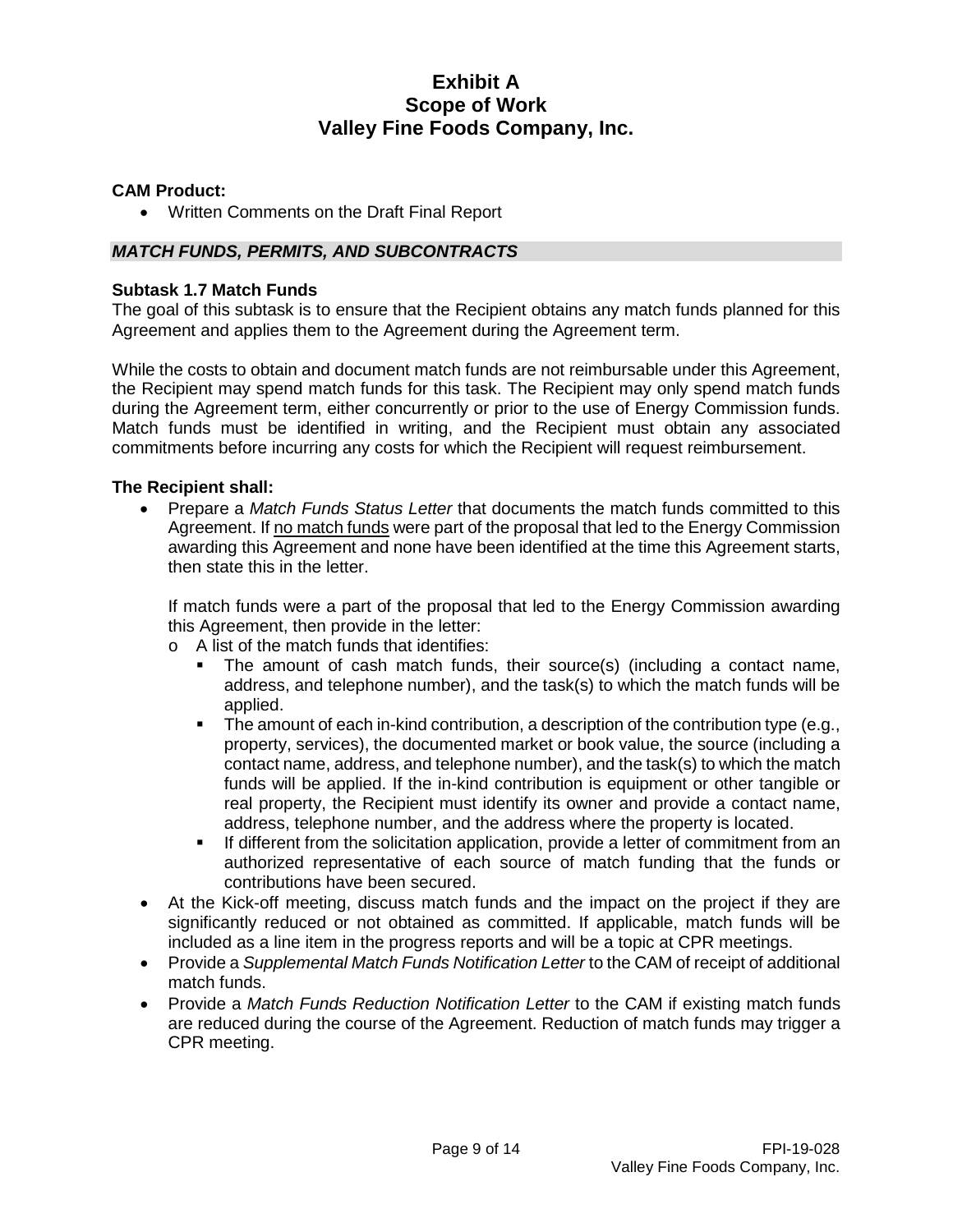## **Products:**

- Match Funds Status Letter
- Supplemental Match Funds Notification Letter *(if applicable)*
- Match Funds Reduction Notification Letter *(if applicable)*

## **Subtask 1.8 Permits**

The goal of this subtask is to obtain all permits required for work completed under this Agreement in advance of the date they are needed to keep the Agreement schedule on track. Permit costs and the expenses associated with obtaining permits are not reimbursable under this Agreement, with the exception of costs incurred by University of California recipients. Permits must be identified and obtained before the Recipient may incur any costs related to the use of the permit(s) for which the Recipient will request reimbursement.

## **The Recipient shall:**

- Prepare a *Permit Status Letter* that documents the permits required to conduct this Agreement. If no permits are required at the start of this Agreement, then state this in the letter. If permits will be required during the course of the Agreement, provide in the letter:
	- $\circ$  A list of the permits that identifies: (1) the type of permit; and (2) the name, address, and telephone number of the permitting jurisdictions or lead agencies.
	- o The schedule the Recipient will follow in applying for and obtaining the permits.

The list of permits and the schedule for obtaining them will be discussed at the Kick-off meeting (subtask 1.2), and a timetable for submitting the updated list, schedule, and copies of the permits will be developed. The impact on the project if the permits are not obtained in a timely fashion or are denied will also be discussed. If applicable, permits will be included as a line item in progress reports and will be a topic at CPR meetings.

- If during the course of the Agreement additional permits become necessary, then provide the CAM with an *Updated List of Permits* (including the appropriate information on each permit) and an *Updated Schedule for Acquiring Permits*.
- Send the CAM a *Copy of Each Approved Permit*.
- If during the course of the Agreement permits are not obtained on time or are denied, notify the CAM within 5 days. Either of these events may trigger a CPR meeting.

### **Products:**

- Permit Status Letter
- Updated List of Permits *(if applicable)*
- Updated Schedule for Acquiring Permits *(if applicable)*
- Copy of Each Approved Permit *(if applicable)*

### **Subtask 1.9 Subcontracts**

The goals of this subtask are to: (1) procure subcontracts required to carry out the tasks under this Agreement; and (2) ensure that the subcontracts are consistent with the terms and conditions of this Agreement.

### **The Recipient shall:**

• Manage and coordinate subcontractor activities in accordance with the requirements of this Agreement.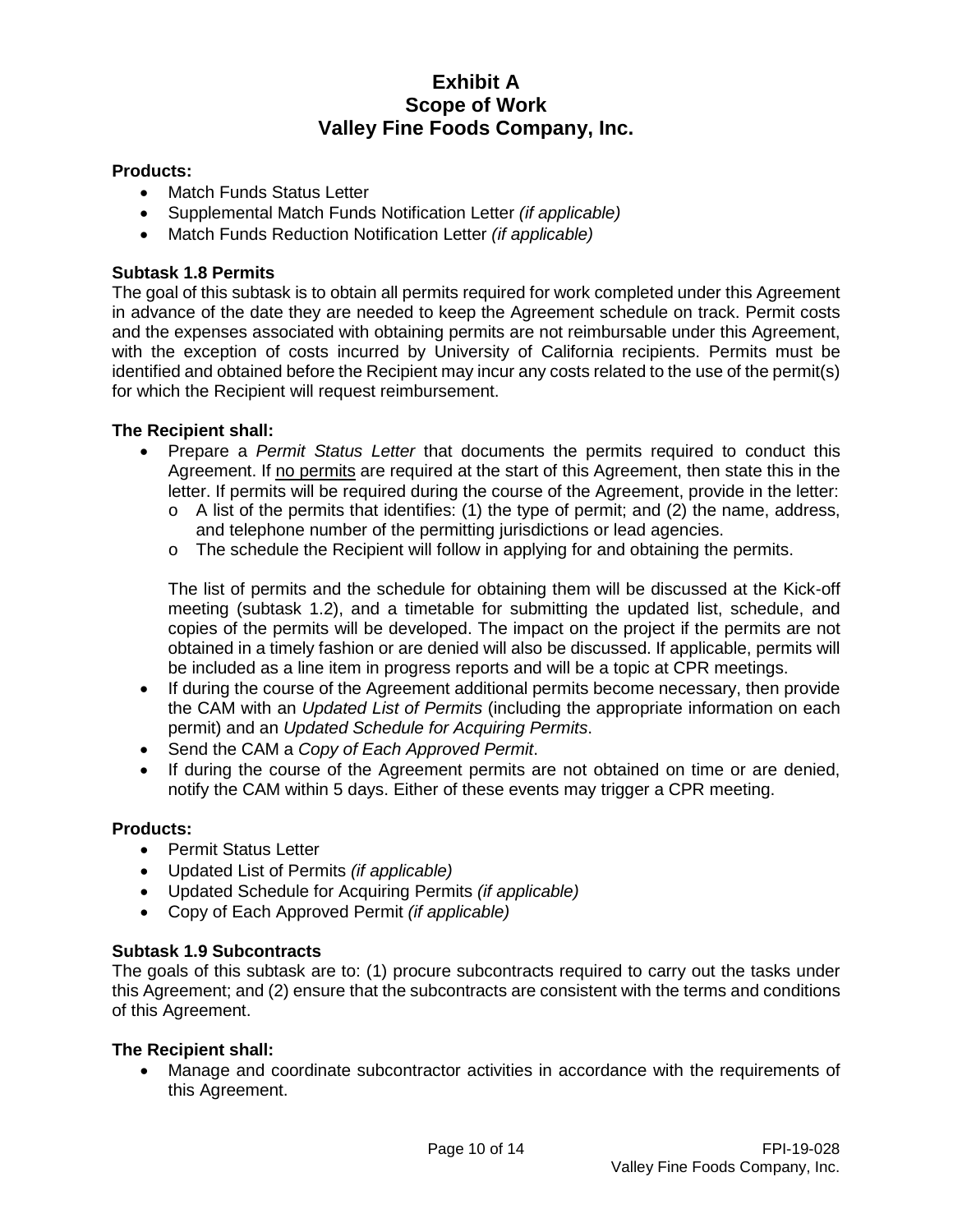- Incorporate this Agreement by reference into each subcontract.
- Include any required Energy Commission flow-down provisions in each subcontract, in addition to a statement that the terms of this Agreement will prevail if they conflict with the subcontract terms.
- If required by the CAM, submit a draft of each *Subcontract* required to conduct the work under this Agreement.
- Submit a final copy of the executed subcontract.
- Notify and receive written approval from the CAM prior to adding any new subcontractors (see the discussion of subcontractor additions in the terms and conditions).

### **Products:**

• Subcontracts *(draft if required by the CAM)*

# **IV. TECHNICAL TASKS**

# **TASK 2 SITE PREPARATION AND EQUIPMENT PROCUREMENT**

The goal of this task is to procure the necessary equipment and materials for this project and prepare the site for equipment installation.

#### **The Recipient shall:**

- Design and develop a detailed installation plan with the intent to minimize the impact on production schedule and consider production demand with timing of all tasks that will require accommodations from normal production operations.
- Prepare all required mechanical, electrical, and structural engineering documents and submit along with building permit application to the local building department.
- Respond to all plan check requirements and resubmit after any required changes have been completed in order to obtain authority to construct permits.
- Solicit bids for installation contractors after finalized engineering plans have been created.
- Procure the equipment including transcritical CO2 rack system, adiabatic condenser, heat exchanger, circulating pump system, spiral blast freezer, replacement evaporator for existing spiral blast freezer, and installation materials including pipe, valves, electrical components, electrical controls, and pipe insulation materials. Equipment will be procured in two separate phases.
- Provide a *Site Preparation and Equipment Procurement Memo* that shall include, but not be limited to:
	- o Summary of the steps to prepare the site
	- $\circ$  Copy of the performance specifications for each equipment purchased by the grant;
	- o Summary of the bids received and from whom;
	- o Copies of all required permits needed for installation ;
	- o Copies of the final procurement documents and purchase orders; and
	- $\circ$  Status of the planned installation including preliminary schedule for equipment delivery and installation .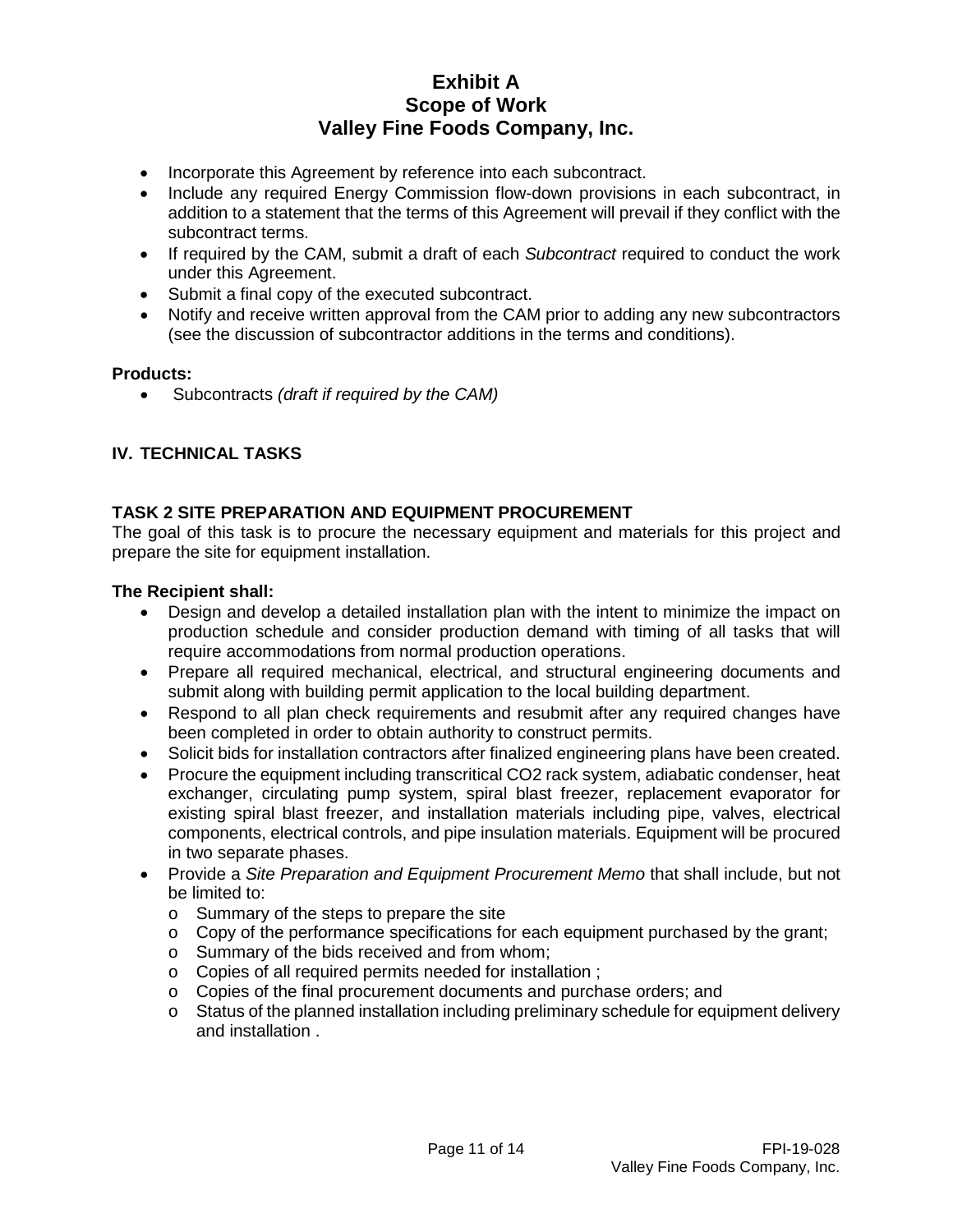## **Products:**

- Site Preparation and Equipment Procurement Memo Spiral 2
- Site Preparation and Equipment Procurement Memo Spiral 1

### **TASK 3 EQUIPMENT INSTALLATION**

The goal of this task is to install and commission the equipment for this project.

### **The Recipient shall:**

- Evacuate and recycle refrigerant from existing systems.
- Disconnect electrical, components, refrigeration piping, and other utilities from existing refrigeration equipment and spiral freezers.
- Remove and recycle existing refrigeration systems.
- Remove the insulated metal panels needed to remove and replace the evaporator coils. Remove and replace the evaporators with CO2 evaporators and re-install panels removed.
- Install new spiral freezers. Installation will occur in two separate phases.
- Connect refrigerant piping per plans between rack, condenser, spiral freezers, heat exchanger, pumps, and hot water storage tank.
- Connect all electrical to racks, spirals, condensers, pump systems per plans.
- Start up and commission all equipment and adjust to meet stated performance criteria.
- Provide an *Equipment Installation Memo* that shall include, but not be limited to:
	- o Summary of the equipment installation requirements;
	- o Identification of barriers involved during installation and discuss the steps taken to overcome those barriers; and
	- o Discuss results of equipment start-up and commissioning with respect to whether the equipment as installed meets the stated performance specifications.
- Prepare *CPR Report #1* in accordance with subtask 1.3.
- Participate in a CPR Meeting.

#### **Products:**

- Equipment Installation Memo Spiral 2 (draft and final)
- Equipment Installation Memo Spiral 1 (draft and final)
- CPR Report #1

# **TASK 4 MEASUREMENT AND VERIFICATION**

The goal of this task is to report the benefits resulting from this project by performing measurement and verification (M&V) of (GHG) and energy consumption reduction.

### **The Recipient shall:**

- Enter into agreement with M&V subcontractor per Task 1.9 (if using outside vendor)
- Coordinate site visits with the M&V subcontractor at the demonstration site.
- Develop M&V protocol for *pre-installation* measurement (and calculation):
	- o Electric, natural gas and/or other fossil fuel consumption and GHG emissions (use appropriate emissions factor from Attachment 8 of the grant solicitation) of the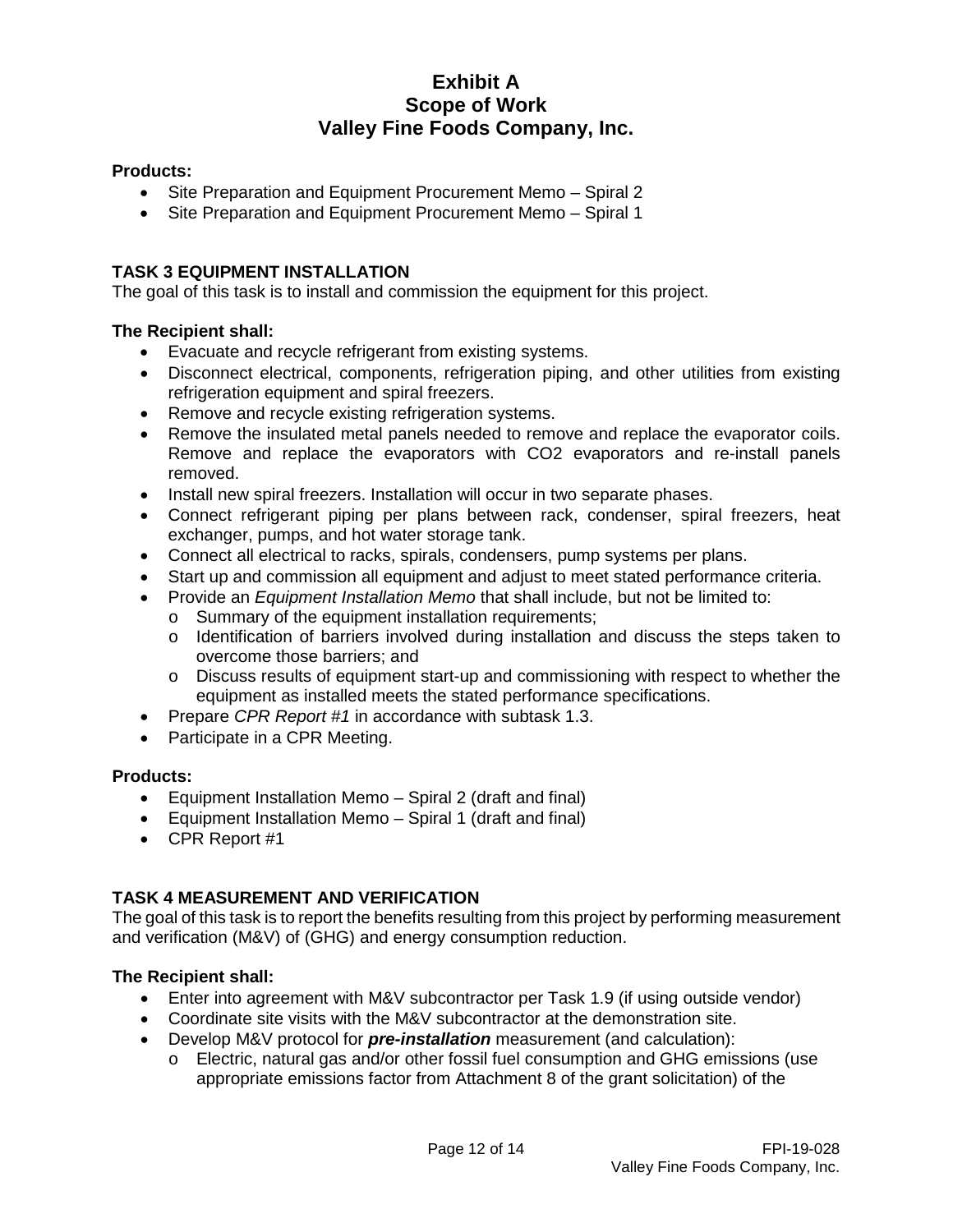equipment/process/system(s)/sub-system(s) that are to be upgraded and/or replaced and/or modified.

- o Ensure installation of sub-metering equipment and data loggers for pre/post data analysis.
- Prepare and provide a detailed *M&V Plan* to include but not be limited to:
	- $\circ$  A description of the monitoring equipment and instrumentation which will be used.
	- o A description of the key input parameters and output metrics which will be measured.
	- o A description of the M&V protocol and analysis methods to be employed.
	- o A description of the independent, third-party M&V services to be employed, if applicable.
- Perform three months (or shorter period as approved in writing by the CAM) of preinstallation measurements (and calculations) based on the M&V protocol for preinstallation.
- Prepare and provide a Pre-Installation M&V Findings Report that includes M&V protocol, pre-install measurements (and calculations), analysis, and results performed in this task.
- Develop M&V protocol for *post-installation* measurements (and calculations) of:
	- o Electric, natural gas and/or other fossil fuel consumption and GHG emissions (use appropriate emissions factor from Attachment 8 of the grant solicitation) of the equipment/process/system(s)/sub-system(s) that will be upgraded and/or replaced and/or modified
- Perform 12 months (or shorter period as approved in writing by the CAM) of postinstallation measurements based on M&V protocol for post-installation.
- Provide a summary of post-installation M&V progress in Progress Report(s) (see subtask 1.5) which shall include but not be limited to:
	- o A narrative on operational highlights from the reporting period, including any stoppages in operation and why; and
	- o A summary of M&V findings from the reporting period.
- Analyze post-installation electrical, natural gas and/or other fossil fuel consumption and GHG emissions.
- Prepare and provide a *Post-Installation M&V Findings Report* that includes M&V protocol, pre and post install measurements (and calculations), analysis, and results performed in this task. Results should at a minimum report on the reduction of electricity, natural gas and/or other fossil fuel usage and reductions of GHG emissions that directly result from this project and include the following:
	- o Provide all key assumptions used to estimate and determine energy and GHG reductions (and additions, if applicable).
	- o Provide all key assumptions used to estimate projected benefits, including targeted market sector (e.g., population and geographic location), projected market penetration, baseline and projected energy use and cost, operating conditions, and emission reduction calculations.
	- o Discuss whether the energy and GHG emission reductions identified in section II.C were met.
- Prepare *CPR Report #2* in accordance with subtask 1.3.
- Participate in a CPR Meeting.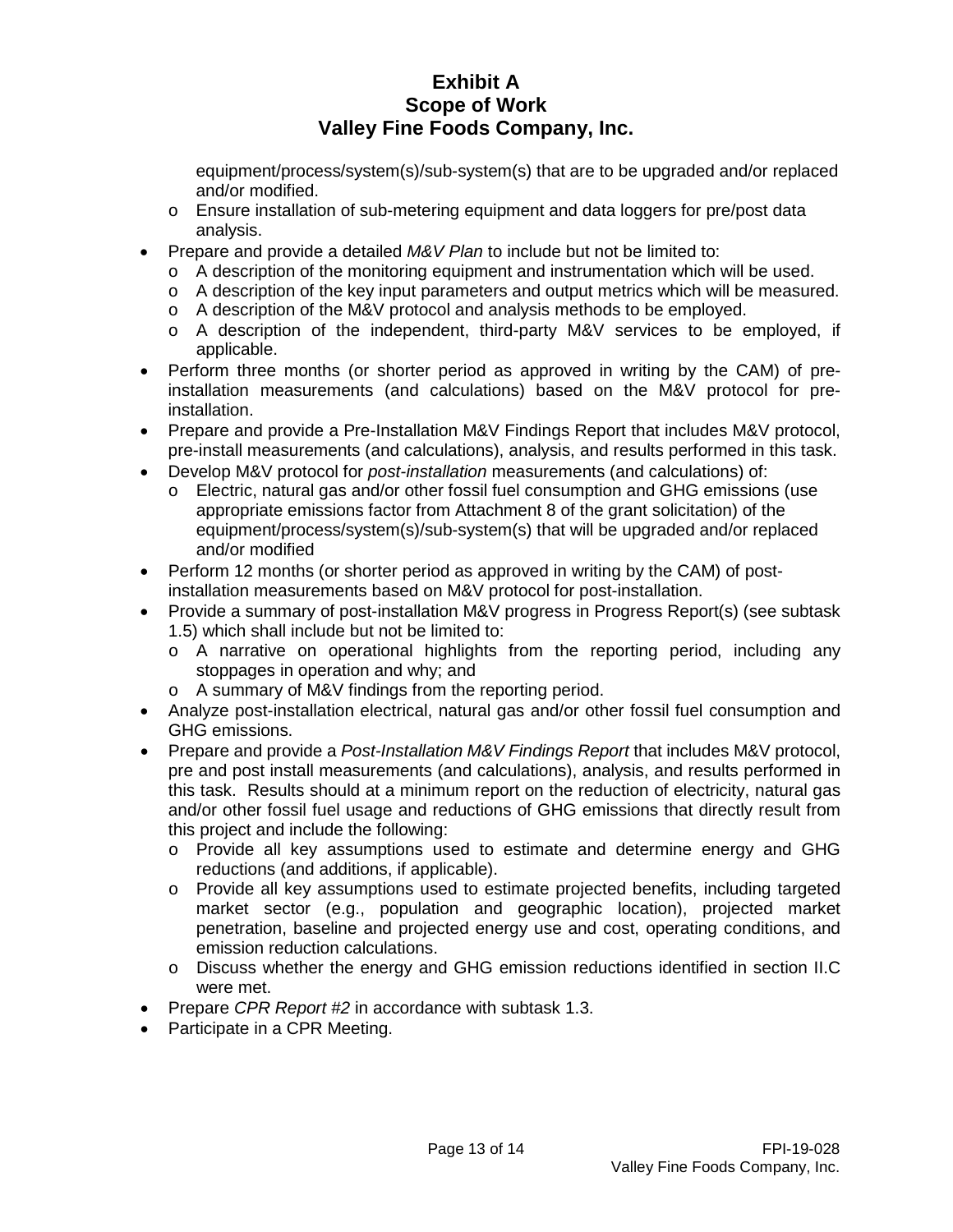## **Products:**

- M&V Plan (draft and final)
- Pre-Installation M&V Findings Report (draft and final)
- Post-Installation M&V Findings Report(s) (draft and final)
- CPR Report #2

# **TASK 5 TECHNOLOGY/KNOWLEDGE TRANSFER ACTIVITIES**

The goal of this task is to make the knowledge gained, project results, and lessons learned available to the public and key decision makers.

## **The Recipient shall:**

- When directed by the CAM, develop *Presentation Materials* for an Energy Commissionsponsored conference/workshop(s) on the project.
- When directed by the CAM, participate in workshops symposium(s) sponsored by the California Energy Commission.
- Provide at least (6) six *High Quality Digital Photographs* (minimum resolution of 1300x500 pixels in landscape ratio) of pre and post technology installation at the project site(s) or related project photographs.

## **Products:**

- Presentation Materials (draft and final)
- High Quality Digital Photographs

# **V. PROJECT SCHEDULE**

Please see the attached Excel spreadsheet.